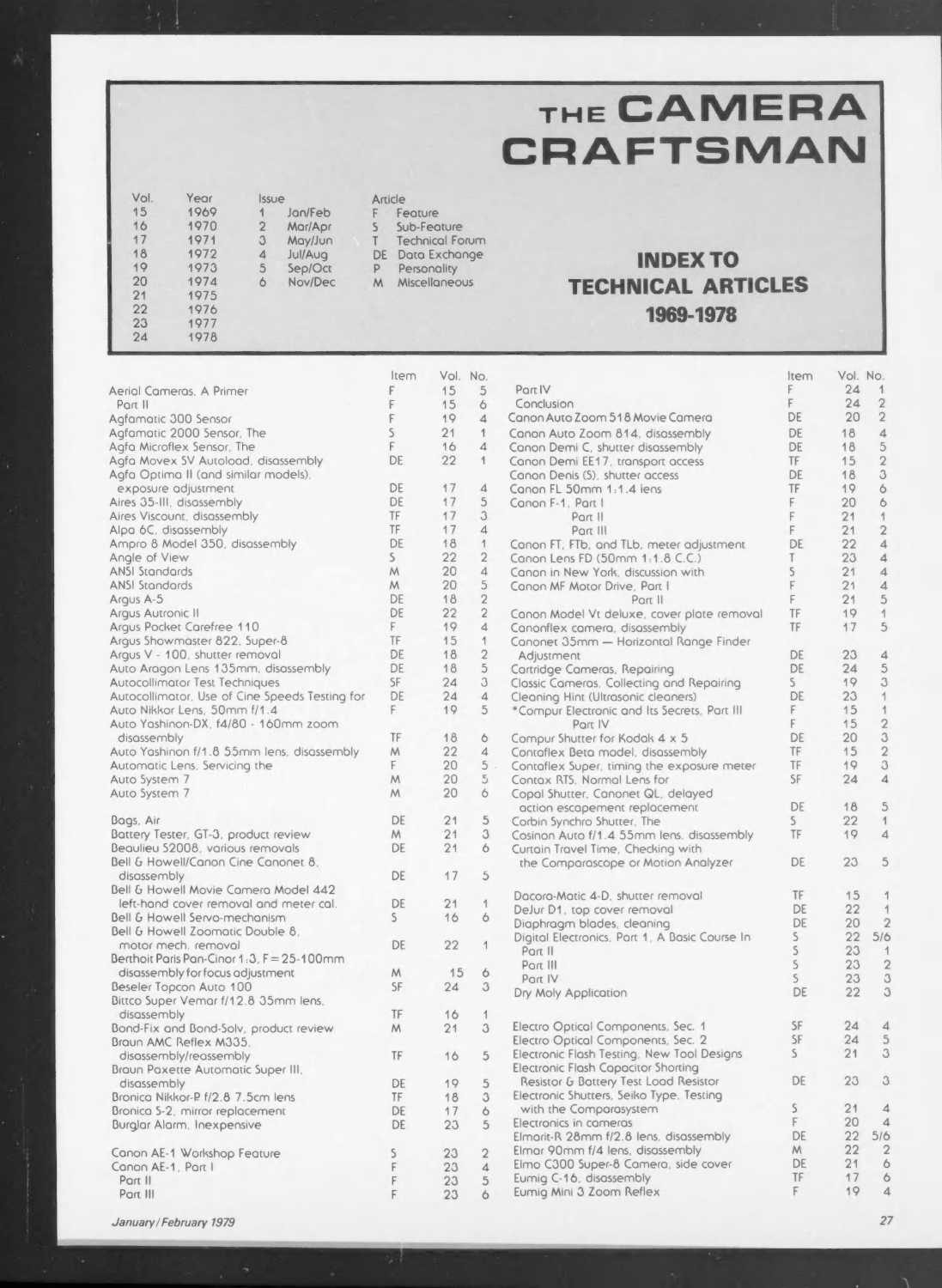|                                                    | Item         | Vol. No. |                   |                                                | Item         | Vol. No. |                |
|----------------------------------------------------|--------------|----------|-------------------|------------------------------------------------|--------------|----------|----------------|
| Eumig MK S, 8mm sound projector,                   |              |          |                   | Kodak's New Pocket Instamatics                 | S            | 18       | $\mathbf{3}$   |
| motor removal                                      | DE           | 22       | $\mathcal{A}$     | Kodak Pocket Instamatic 20                     | DE           | 20       | 1              |
| Exa IIa, Disassembly                               | DE           | 24       | $\mathcal{L}$     | Kodak Pocket Instamatic (20,30,40),            |              |          |                |
| Exakta delayed-action and shutter speed            |              |          |                   | mechanism plate                                | DE           | 22       | $\overline{2}$ |
| operation instruction                              | TF           | 15       | $\overline{4}$    | Kodak's Instant Cameras                        | $\mathsf{S}$ | 22       | 3              |
| Exakta, Old Models, shutter repair                 | DE           | 21       | $\overline{4}$    | Kodak XL55 Super 8 Movie Viewfinder            |              |          |                |
| Exakta RTL 1000                                    | $\mathsf{S}$ | 23       | $\overline{4}$    | disassembly                                    | DE           | 20       | 3              |
| Exakta RTL 1000, right side cover removal          | DE           | 20       | $\overline{4}$    | Konica Autoreflex T-Sync terminal replacement  | DE           | 21       | 1              |
| Exakta VXIIa Pentaprism Viewfinder,                |              |          |                   | Konica Autoreflex T-2, top cover removal       | DE           | 22       | 5/6            |
| disassembly and cleaning                           | DE           | 20       | 3                 | Konica Autoreflex T-3, Part I                  | F.           | 22       | $\overline{2}$ |
| Exposure Control on Still Cameras, Part I          | F.           | 17       | $\overline{2}$    | Part II                                        | F            | 22       | 3              |
| Port II                                            | F            | 17       | 3                 | Part III                                       | F            | 22       | 4              |
| Exposure Value Nomograph                           | DE           | 22       | 5/6               | Konica Auto 5-2                                | DE           | 18       | 3              |
|                                                    |              |          |                   | Konica Auto S-2, shutter removal               | TF           | 16       | 1              |
| Far-Out Lenses                                     | F            | 20       | 5                 | Konica C35, Servicing                          | <b>SF</b>    | 24       | $\overline{4}$ |
|                                                    |              |          |                   |                                                | DE           | 22       | 5/6            |
| Film (Super 8) Cartridge Modification, for         | DE           | 17       | 5                 | Konica EE Ring, problem with                   |              |          | 6              |
| movie camera speed tests                           |              |          |                   | Konica FS SLR, disassembly for shutter access  | TF           | 16       |                |
| Flange-Focal Distances (in millimeters)            | M            | 21       | $\ddot{\text{o}}$ | Konica Hexanon 1.8/52mm lens                   | DE           | 21       | $\overline{4}$ |
| Flash Tester, Simple Camera                        | DE           | 21       | $\overline{2}$    | Konica Model FS, disassembly                   | DE           | 17       | 6              |
| <b>Flash Testing Connector</b>                     | DE           | 21       | 3                 | Kowa 50mm f/1.8 lens (SE, SET),                |              |          |                |
| Flash Units, Energy Conserving, from               |              |          |                   | diaphragm cleaning                             | M            | 22       | $\overline{4}$ |
| Quench Tubes to Series-Thyristor                   | F.           | 21       | 6                 | Kowa SE f/1.9, 50mm lens disassembly           | TF           | 16       | 6              |
| Flexiclamp, lenses too large for                   | DE           | 17       | 6                 | Kowa SE-shutter (lens)/front plate assembly    | TF           | 18       | 3              |
| Flexiclamp, slim adaptation                        | DE           | 21       | $\overline{2}$    | Kowa SE SLR, f/1.9 50mm lens, disassembly      | M            | 22       | $\overline{2}$ |
| Focal Reflex Zoom 900F, disassembly                | DE           | 22       | 3                 | Kowa/SIX 2 1/4 SLR, light trap sticking solved | DE           | 18       | 1              |
| Fujica Half, shutter removal                       | TF           | 15       | 3                 |                                                |              |          |                |
| Fujica ST 701, film advance return                 | DE           | 21       | 5                 | Leicaflex, Part I, The                         | F            | 22       | $\overline{4}$ |
| Fujica ST 801, Part I                              | F.           | 19       | 6                 | Part II                                        |              | 22       | 5/6            |
| Part II                                            | F            | 20       | 1                 | Leica M-5                                      | F            | 20       | $\overline{2}$ |
| Fuses in Electrical and Electronic Equipment       | S            | 21       | 3                 | Leicas, the M-Series                           | F.           | 19       | 3              |
|                                                    |              |          |                   | Leica II (D), disassembly                      | DE           | 22       | $\mathbf{1}$   |
| GAF Colt 94 Super 8 f/1.7                          | DE           | 20       | $\sqrt{2}$        | Leica IIIF, Self-timer timing                  | DE           | 22       | 1              |
| GAF SS250XL Super 8 Movie Camera, Part I           | F            | 22       | 5/6               | Leitz Elmar f/5 cm 1:3.5 lens, disassembly     | M            | 22       | $\overline{2}$ |
| Part II                                            | F            | 23       | $\mathbf{1}$      | Leitz Hektor f/4.5 135mm lens, removing        |              |          |                |
| Part III                                           |              | 23       | $\overline{2}$    |                                                | TF           | 17       | $\overline{2}$ |
| Part IV                                            | F            | 23       | 3                 | diaphragm                                      |              |          |                |
| GAF Two Sixty Six, top cover removal               | DE           | 19       | 3                 | Leitz Summitar F-5 1:2 Collapsible lens,       |              |          |                |
| Gap Gages                                          | DE           | 22       | $\overline{4}$    | disassembly                                    | M            | 22       | 3              |
| Glue, Hot-Melt Application                         | DE           | 24       | $\overline{2}$    | Lens Filter Flange, straightening              | DE           | 18       | $\overline{1}$ |
| Gossen Luna Pro, Repair and                        |              |          |                   | Lens Flange to Film Plane Distance, measure    | F            | 21       | 3              |
| Calibration of the                                 | DE           | 23       | 6                 | Lens Mensuration Fixtures, How to Use NC       | F            | 17       | $\overline{1}$ |
| Gossen Lunasiz, Adjusting                          | F.           | 16       | 5                 | Lens Performance, Measuring                    | S            | 21       | 1              |
|                                                    |              | 21       | 3                 | Lenses - Special Issue                         |              | 20       | 5              |
| Grabber, The, product review                       | M            | 22       | $\overline{2}$    | Lip-Sync Super 8                               | S            | 20       | $\overline{2}$ |
| Graflex 120 Roll Film Holder, top cover removal DE |              |          |                   |                                                |              |          |                |
| Graflex 220 roll film holder, reassembly           | TF           | 15       | 6                 | Mamiya Auto Lux 35, disassembly                | TF.          | 18       | 1              |
| Hanimex Praktica Nova 1B, disassembly              | TF           | 16       | $\overline{2}$    | Mamiya C-220 TLR, transport                    | DE           | 18       | 4              |
|                                                    |              |          |                   | Mamiya "Family" model SLR, shutter removal     | TF           | 16       | 4              |
| Hasselblad Distagon, Removal of Synchro-           |              |          | $\overline{2}$    | Mamiya RB 67 disassembly                       | DE           | 19       | $\overline{4}$ |
| Compur 0-MXV Shutter                               | S            | 21       |                   | Mamiya RB 67 - 120 disassembly                 | DE           | 24       | 3              |
| Hasselblad EL: Motor, mirror cage &                |              |          |                   | Mamiya/Sekor C-220                             | DE           | 21       | $\overline{2}$ |
| gear box removal                                   | DE           | 22       | 1                 | $(and C-330)$                                  | DE           | 21       | 5              |
| Hasselblad 250mm Sonnar, f/5.6                     | S            | 20       | 6                 | Mamiya Sekorf/1.7 58mm lens, removing          |              |          |                |
| Hasselblad Zeiss Planar 1:2.8 80mm lens            | S            | 20       | $\overline{4}$    |                                                | TF           |          |                |
| Heathkit's Self-Study Programs                     |              |          |                   | diaphragm                                      |              | 17       | 5              |
| in Electronics                                     | S            | 23       | 5                 | Mamiya Sekor 500 TL                            | DE           | 18       |                |
| Honeywell Auto/Strobonar 772                       | $\Gamma$     | 19       | $\overline{2}$    | Mamiya 500-1000 DTC                            | DE           | 20       | 4              |
| Honeywell Lumetar Lens                             | F            | 20       | 5                 | Mercury Batteries, voltage characteristics     | DE           | 17       | 4              |
| Honeywell Pentox ES, Part I                        | F            | 19       | 5                 | Metrology of a Simple Lens, The                | S.           | 22       | $\overline{4}$ |
| Part II                                            | F            | 19       | 6                 | Miida Automatic Zoom f/3.8 75-205mm,           |              |          |                |
| Honeywell Pentax 6 x 7, tightening PC terminal     | DE           | 18       | 3                 | disassembly                                    | M            | 22       | 1              |
| Honeywell Pentax 1°/21° Meter, Disassembly         | DE           | 23       | 1                 | Minox B, The                                   | $\mathsf{S}$ | 23       | 6              |
| Honeywell SMC Takumar 55mm Lens                    | F.           | 20       | 5                 | Minolta Autocord, Focusing Lever Replacement   | DE           | 21       | $\overline{4}$ |
|                                                    |              |          |                   | Minolta Auto-Rokkor PF, 55mm f/1.8 lens        | M            | $22^{2}$ | 5/6            |
| Index, Technical Forum (1962 - 1971)               | TF           | 18       | 5                 | Minolta Auto Rokkor-PF 55mm f/2 len            |              |          |                |
| Inside Front Shutters, Part I                      | F            | 16       | 6                 | disassembly                                    | DE           | 17       | 5              |
| Part II                                            | F            | 17       | 1                 | Minolta Auto Rokkor-PG F 1.2 58mm Lens         | DE           | 21       | $\overline{2}$ |
|                                                    |              |          |                   | Minolta Auto-Wide, disassembly                 | DE           | 17       | 4              |
| Keystone 8mm K610                                  | DE           | 19       | 6                 | Minolta Hi-Matic E, Part I                     | F            | 18       | 5              |
| Keystone 808 Movie Camera                          | $\mathsf{S}$ | 22       | 5/6               | Part II                                        | F            | 18       | 6              |
| Keystone K-430 Movie Camera                        | TF           | 17       | $\mathbf{1}$      | Minolta (normal) Lenses, Diaphragm Cleaning    | DE           | 21       | $\overline{2}$ |
| Keystone K716p Super 8mm, disassembly              | DE           | 19       | 5                 | Minolta Hi-Matic 7s                            | TF           | 18       | $\overline{4}$ |
| Kodak Auto 35F                                     | DE           | 18       | 5                 | Minolta SR-M, disassembly                      | DE           | 22       | 3              |
| Kodak Carousel Illurnination System                | $\mathsf{S}$ | 17       | $\overline{4}$    | Minolto SRT 101 f/1.4 Auto Rokkor RP Lens      | DE           | 21       | 1              |
| Kodak Ektasound 140 Movie Camera                   | DE           | 24       | $\overline{2}$    | Miranda D, disassembly and timing              | DE           | 17       | $\overline{4}$ |
| Kodak Ektasound 245 Movie Projector                | DE           | 24       | $\overline{2}$    |                                                |              |          |                |
| Kodak Cine-Special 1, disassembly                  | DE           | 17       | 6                 | Miranda f/1.9 lens, disassembly                | DE           | 19       | 5              |
|                                                    |              |          |                   | Miranda Sensomat, disassembly                  | DE           | 20       | 3              |
| Kodak Instamatic 400, disassembly                  | TF           | 15       | 3                 | Miranda Sensomat, fail to hold time            | DE           | 21       | 5              |
| Kodak Instamatic M16 Movie                         | DE           | 20       | $\overline{2}$    | Mirrors, Silvering, process                    | S            | 21       | $\overline{2}$ |
| Kodak M-12, diassembly                             | DE           | 20       | $\overline{1}$    | Multispan/Minispan Holder                      | DE           | 23       | 5              |
| Kodak Model 800 Instamatic, check focus            | DE           | 20       | $\overline{4}$    | Multispan Modification                         | DE           | 21       | 3              |
| Kodak M-67 Projector, replacement framer           | DE           | 22       | 1                 | Multispan Tips, matching pairs                 | DE           | 17       | $\overline{4}$ |

 $\overline{\mathsf{V}}$ 

コ<br>ニ<br>く

IMI